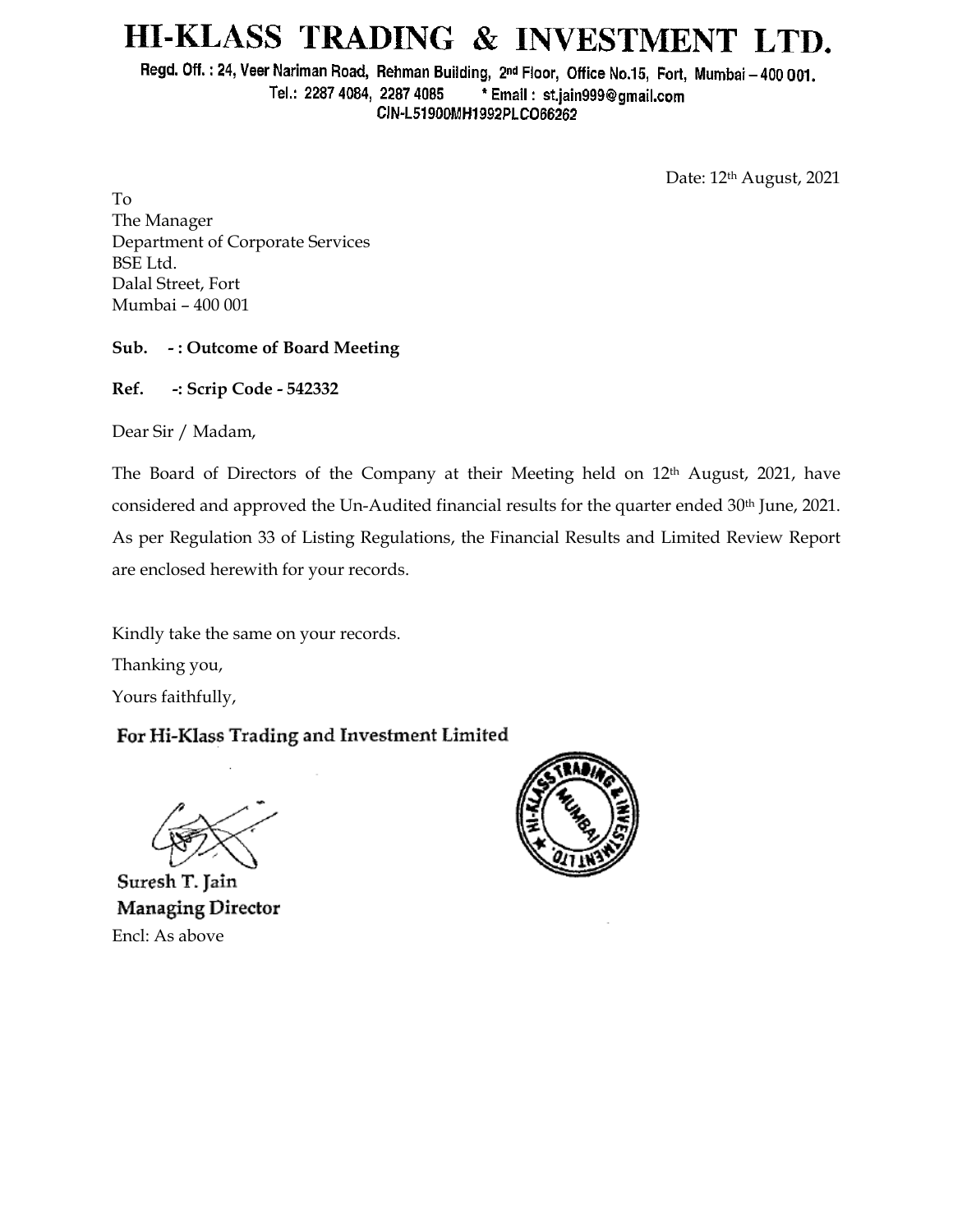#### HI-KLASS TRADING & INVESTMENTS LIMITED CIN: L51900MH1992PLC066262

Registered office : 24, Veer Nariman Road, Rehman Building, 2nd Floor, Office No. 15, Frot, Mumbai - 400 001.<br>Statement of Standalone Unaudited Results for the Quarter ended 30/06/2021

|                     |                                                                                                                                           |                                            |                                           |                                                                       | (Rs. In Lacs/amount)                                 |
|---------------------|-------------------------------------------------------------------------------------------------------------------------------------------|--------------------------------------------|-------------------------------------------|-----------------------------------------------------------------------|------------------------------------------------------|
|                     |                                                                                                                                           |                                            | Quarter Ended                             |                                                                       | Year Ended                                           |
|                     | Particulars                                                                                                                               | 3 months ended<br>30/06/2021               | Preceding 3<br>months ended<br>31/03/2021 | Corresponding 3<br>months ended in<br>the previous year<br>30/06/2020 | Year ended<br>31/03/2021                             |
|                     |                                                                                                                                           | (Unaudited)                                | (Audited)                                 | (Unaudited)                                                           | (Audited)                                            |
|                     | Revenue from operations                                                                                                                   |                                            |                                           |                                                                       |                                                      |
|                     | (i) Interest Income                                                                                                                       | 5.39                                       | 1.45                                      | 4.38                                                                  | 11.75                                                |
|                     | (ii) Dividend Income                                                                                                                      |                                            | $\blacksquare$                            |                                                                       |                                                      |
|                     | (iii) Rental Income                                                                                                                       | $\blacksquare$                             | $\overline{a}$                            | $\blacksquare$                                                        | $\blacksquare$                                       |
|                     | (iv) Fees and commission Income                                                                                                           | 0.13                                       | 0.85                                      | $\blacksquare$                                                        | 1.45                                                 |
|                     | (v) Net gain on fair value changes                                                                                                        |                                            | $\overline{a}$                            | ٠                                                                     |                                                      |
|                     | Net gain on derecognition of financial<br>(vi) instruments under amortised cost category<br>(vii) Sale of products(including Excise Duty) | $\blacksquare$<br>$\overline{\phantom{a}}$ | $\blacksquare$<br>$\blacksquare$          | $\blacksquare$<br>$\overline{\phantom{a}}$                            | $\overline{\phantom{a}}$<br>$\overline{\phantom{a}}$ |
|                     | [viii] Sale of services                                                                                                                   | $\overline{\phantom{0}}$                   | $\blacksquare$                            | $\overline{\phantom{a}}$                                              | ٠                                                    |
|                     | (ix) Others (to be specified)                                                                                                             |                                            |                                           |                                                                       |                                                      |
| (1)                 | <b>Total Revenue from operations</b>                                                                                                      | 5.52                                       | 2.30                                      | 4.38                                                                  | 13.20                                                |
|                     |                                                                                                                                           |                                            |                                           |                                                                       |                                                      |
| (II)                | Other Income (to be specified)                                                                                                            | $\blacksquare$                             | $\overline{\phantom{a}}$                  | $\blacksquare$                                                        | $\overline{a}$                                       |
|                     |                                                                                                                                           |                                            |                                           |                                                                       |                                                      |
| (III)               | Total Income (I+II)                                                                                                                       | 5.52                                       | 2.30<br>ä,                                | 438                                                                   | 13.20                                                |
|                     |                                                                                                                                           |                                            |                                           |                                                                       |                                                      |
|                     | <b>Expenses</b>                                                                                                                           |                                            |                                           |                                                                       |                                                      |
|                     | (i) Finance Costs                                                                                                                         |                                            | $\overline{\phantom{a}}$                  |                                                                       |                                                      |
|                     | (ii) Fees and commission expense                                                                                                          | ۰.                                         | $\overline{\phantom{a}}$                  | $\blacksquare$                                                        | $\blacksquare$                                       |
|                     | (iii) Net loss on fair value changes                                                                                                      | -                                          | $\blacksquare$                            | $\overline{\phantom{a}}$                                              | $\overline{\phantom{a}}$                             |
|                     | Net loss on derecognition of financial                                                                                                    |                                            |                                           |                                                                       |                                                      |
|                     | (iv) instruments under amortised cost category                                                                                            |                                            |                                           | $\blacksquare$                                                        |                                                      |
|                     | (v) Impairment on financial instruments                                                                                                   | $\overline{a}$                             | $\blacksquare$                            | $\overline{\phantom{a}}$                                              |                                                      |
|                     | (vi) Cost of materials consumed                                                                                                           | $\blacksquare$                             | $\overline{\phantom{a}}$                  | $\blacksquare$                                                        | $\blacksquare$                                       |
|                     | (vii) Purchases of Stock-in-trade                                                                                                         | $\overline{\phantom{a}}$                   | $\blacksquare$                            | $\tilde{\phantom{a}}$                                                 | ۰                                                    |
|                     | Changes in Inventories of finished goods,                                                                                                 |                                            |                                           |                                                                       |                                                      |
|                     | (viii) stock-in-trade and work-in-progress                                                                                                |                                            | 36.94                                     |                                                                       | 111.67                                               |
|                     | (ix) Employee Benefits Expenses                                                                                                           | 0.83                                       | 0.66                                      | 1.36                                                                  | 4.75                                                 |
|                     | Depreciation, amortization and impairment                                                                                                 |                                            |                                           |                                                                       |                                                      |
| (x)                 | [xi] Others expenses (to be specified)                                                                                                    | 3.71                                       | 0.01<br>11.37                             | 0.12                                                                  | 0.01<br>12.83                                        |
| $(\mathbf{IV})$     | Total Expenses (IV)                                                                                                                       | 4.54                                       | 48.98                                     | 1.48                                                                  | 129.26                                               |
|                     |                                                                                                                                           |                                            |                                           |                                                                       |                                                      |
|                     | Profit / (loss) before exceptional items and                                                                                              |                                            |                                           |                                                                       |                                                      |
| $\alpha$            | tax (III-IV)                                                                                                                              | 0.98                                       | (46.68)                                   | 2.89                                                                  | (116.06)                                             |
| $\vert$ (VI )       | Exceptional items                                                                                                                         |                                            |                                           |                                                                       |                                                      |
| VII                 | Profit/(loss) before tax (V-VI)                                                                                                           | 0.98                                       | (46.68)                                   | 2.89                                                                  | (116.06)                                             |
| (VIII)              | <b>Tax Expense:</b>                                                                                                                       |                                            |                                           |                                                                       |                                                      |
|                     | (1) Current Tax                                                                                                                           | $\blacksquare$                             | $\blacksquare$                            |                                                                       |                                                      |
|                     | (2) Deferred Tax                                                                                                                          | $\overline{\phantom{a}}$                   | 0.01                                      | $\overline{\phantom{0}}$                                              | 0.01                                                 |
|                     | Profit / (loss) for the period from continuing                                                                                            |                                            |                                           |                                                                       |                                                      |
| (1)                 | operations(VII-VIII)                                                                                                                      | 0.98                                       | (46.69)                                   | 2.89                                                                  | (116.07)                                             |
| $\overline{\infty}$ | Profit/(loss) from discontinued operations                                                                                                | $\blacksquare$                             | ۰                                         | ٠                                                                     |                                                      |
| (XI)                | Tax Expense of discontinued operations                                                                                                    |                                            |                                           |                                                                       |                                                      |
|                     | Profit/(loss) from discontinued                                                                                                           |                                            |                                           |                                                                       |                                                      |
| (XII)               | operations(After tax) (X-XI)                                                                                                              |                                            |                                           |                                                                       |                                                      |
| (XIII)              | Profit/(loss) for the period (IX+XII)                                                                                                     | 0.98                                       | (46.69)                                   | 2.89                                                                  | (116.07)                                             |

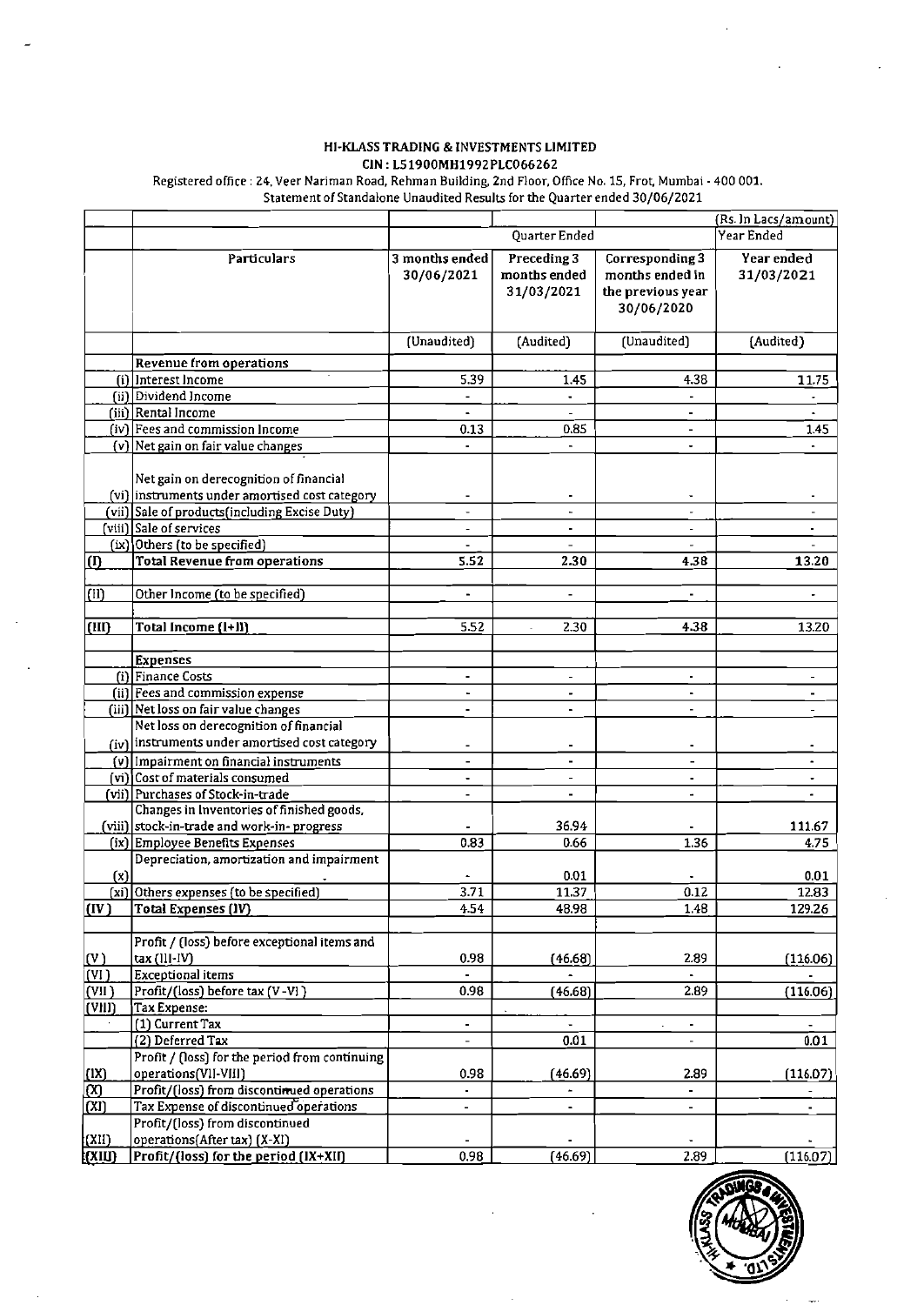| $\vert$ (XIV) | Other Comprehensive Income                        |                      |                |                      |           |
|---------------|---------------------------------------------------|----------------------|----------------|----------------------|-----------|
|               |                                                   |                      |                |                      |           |
|               | (A) (i) items that will not be reclassified to    |                      |                |                      |           |
|               | profit or loss (specify items and amounts)        |                      |                |                      |           |
|               | (ii) Income tax relating to items that will not   |                      |                |                      |           |
|               | be reclassified to profit or loss                 |                      |                |                      |           |
|               | Subtotal (A)                                      |                      |                |                      |           |
|               |                                                   |                      |                |                      |           |
|               | (B) (i) Items that will be reclassified to profit |                      |                |                      |           |
|               | or loss (specify items and amounts)               |                      |                |                      |           |
|               | (ii) Income tax relating to items that will be    |                      |                |                      |           |
|               | reclassified to profit or loss                    |                      |                |                      |           |
|               | Subtotal $(B)$                                    | $\blacksquare$       |                |                      |           |
|               | Other Comprehensive Income $(A + B)$              |                      |                | ÷                    |           |
|               |                                                   |                      |                |                      |           |
|               |                                                   |                      |                |                      |           |
|               | Total Comprehensive Income for the                |                      |                |                      |           |
|               | period (XIII+XIV) (Comprising Profit              |                      |                |                      |           |
|               | (Loss) and other Comprehensive Income             |                      |                |                      |           |
| (XV)          | for the period)                                   | 0.98                 | (46.69)        | 2.89                 | (116.07)  |
|               |                                                   |                      |                |                      |           |
|               | Earnings per equity share (for continuing         |                      |                |                      |           |
| (XVI)         | operations)                                       |                      |                |                      |           |
|               | Basic (Rs.)                                       | 0.00                 | (0.00)         | 0.09                 | (0.00)    |
|               | Diluted (Rs.)                                     |                      |                | 0.09                 |           |
|               |                                                   |                      |                |                      |           |
|               | Earnings per equity share (for                    |                      |                |                      |           |
| (XVII)        | discontinued operations)                          |                      |                |                      |           |
|               | Basic (Rs.)                                       | $\blacksquare$       | $\blacksquare$ | ٠                    |           |
|               | Diluted (Rs.)                                     | $\blacksquare$       | $\blacksquare$ | ä,                   | $\bullet$ |
|               |                                                   |                      |                |                      |           |
|               |                                                   |                      |                |                      |           |
|               | Earnings per equity share (for continuing         |                      |                |                      |           |
| (XVIII)       | and discontinued operations)                      |                      |                |                      |           |
|               | Basic (Rs.)                                       | 0.00                 | (0.00)         | 0.09                 | (0.00)    |
|               | Diluted (Rs.)                                     | $\ddot{\phantom{1}}$ | $\blacksquare$ | $\ddot{\phantom{1}}$ |           |
|               |                                                   |                      |                |                      |           |

Notes:

- 1) The above results were reviewed by the Audit Committee and thereafter taken on record by the Board in its meeting held on 12th August, 2021 and also Limited Review were carried out by the Statutory Auditors.
- 2) Previous period figures have been regrouped/rearranged wherever considered necessary.

3) Financial Results for all the periods presented have been prepared in accordance with IND AS notified under the Companies (Indian Accounting Standards] Rules, 2015 as amended from time to time

Date : - 12th August, 2021 Place : - Mumbai.



# For Hi-Klass Trading & Investments Ltd.

 $\ddot{\phantom{1}}$ 

SURESH **JAlN**  Managing Director